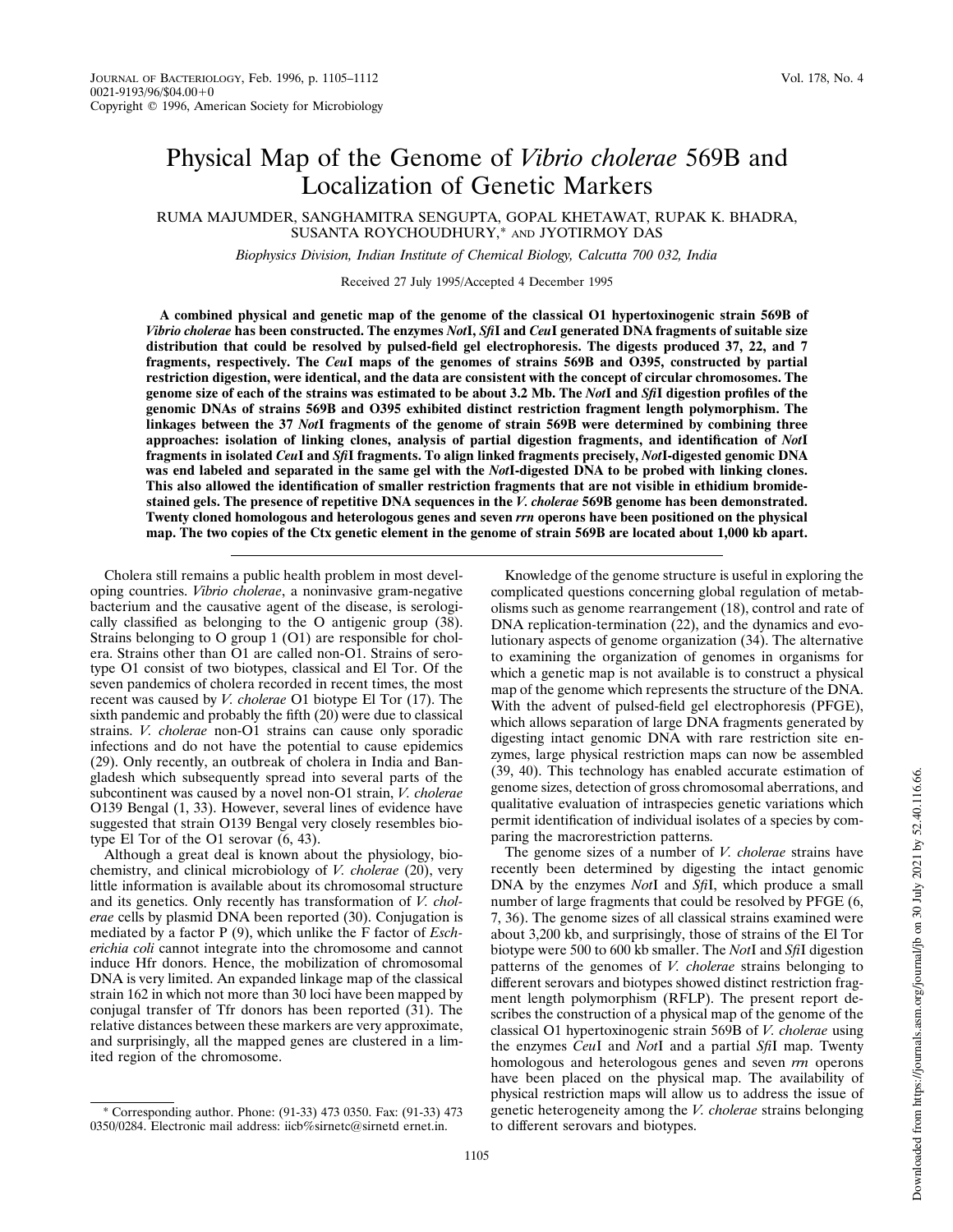## **MATERIALS AND METHODS**

**Bacterial strains and growth conditions.** *V. cholerae* classical O1 strains 569B (Inaba) and O395 (Ogawa) used in this study were obtained from the National Institute of Cholera and Enteric Diseases, Calcutta, India. *V. cholerae* cells were grown in a gyratory shaker at  $37^{\circ}$ C in nutrient broth containing 0.1 M NaCl (pH 8.0) and maintained as described previously (12, 25, 35). *E. coli* cells were grown in Luria-Bertani medium with shaking at  $37^{\circ}$ C.

**Preparation of high-molecular-weight genomic DNA.** Intact genomic DNA was prepared as described previously (36). *V. cholerae* cells in the logarithmic phase of growth were suspended in a 10 mM Tris-HCl (pH 7.6) buffer containing 1 M NaCl. Agarose plugs were prepared by mixing equal volumes of the cell suspension and molten 1% low-melting-point agarose (Pharmacia, Uppsala, Sweden). The plugs were suspended in lysis solution containing 6 mM Tris-HCl (pH 7.5), 100 mM EDTA, 1 M NaCl, 0.5% Brij 58, 0.2% deoxycholate, 0.5% Sarkosyl NL-97, 1 mg of lysozyme per ml, and 20  $\mu$ g of RNase A per ml and incubated at 37°C for 16 h with gentle shaking. After the incubation period, the lysis solution was replaced by a solution containing 0.5 M EDTA (pH 9.0), 1% Sarkosyl, and 1 mg of proteinase K per ml, and incubation continued for 48 h at 50°C, following which the plugs were stored in the same solution at  $4^{\circ}$ C.

**Restriction digestion.** The restriction enzymes used were obtained from New England Biolabs. The agarose plugs containing the genomic DNA were treated with 1 mM phenylmethylsulfonyl fluoride and washed three times for 30 min each in at least 10 volumes of TE (10 mM Tris-HCl [pH 7.5], 1 mM EDTA). The plugs were then sliced to about 1-mm-thick pieces. For digestion with *Not*I or *SfiI*, one portion of the sliced agarose plugs was immersed into  $1\times$  buffer supplied by the manufacturer and incubated in ice for 45 min. The buffer was then replaced by 100  $\mu$ l of fresh 1× buffer containing 10  $\mu$ g of bovine serum albumin (BSA) and 10 U of the enzyme, and incubation continued at  $37^{\circ}$ C for *Not*I and at 50°C for *SfiI* for 4 to 16 h. For partial digestion with *NotI*, 1 U of the enzyme was used in the reaction mixture and incubation was for 3 h. For *Ceu*I digestion, five or six sliced agarose pieces were incubated in  $2\times$  buffer supplied by the manufacturer. After 15 min the buffer was replaced by 100  $\mu$ l of fresh 1 $\times$ buffer containing 10  $\mu$ g of BSA and 4 U of the enzyme, and incubation continued at 378C for 3 h. For partial digestion with *Ceu*I, six agarose pieces were digested with 1 U of the enzyme in 100  $\mu$ l of the reaction mixture for 2 h at 37°C.

**Isolation of linking clones.** To isolate *Not*I linking clones of *V. cholerae* genomic DNA, the method of Zabarovsky et al. (44) was used with some modifications. About 5  $\mu$ g of 569B genomic DNA was digested to completion with the enzyme *Sau*3A, *Bgl*II, or *Hin*dIII, which cut *V. cholerae* DNA frequently. The digestion products were extracted with phenol-chloroform, ethanol precipitated, and allowed to self-ligate for 16 h in 1 ml of a ligation mixture containing 2.5 U of T4 DNA ligase. The reaction was stopped, and the DNA was precipitated and dissolved in TE (10 mM Tris-HCl, 1 mM EDTA [pH 8.0]). The self-ligated DNA was digested with *Not*I and cloned into a *Not*I-digested, dephosphorylated pBluescript KS+/- vector (Stratagene, La Jolla, Calif.). The linking-clone libraries<br>were maintained in *E. coli* JM109. Recombinant clones were isolated by bluewhite selection. Each recombinant represented a linking clone.

**Preparation of probe DNA.** Plasmid DNA was isolated by the rapid alkaline lysis method (10). DNA was nick translated by using  $\left[\alpha^{-32}P\right]dCTP$  (Amersham) and DNA polymerase. The reaction was carried out at  $16^{\circ}$ C for 1 h, and the nick-translated labeled DNA was separated from unincorporated  $\left[\alpha^{-32}P\right]$ dCTP by passing through a Sephadex G-50 column. For labeling any particular DNA fragment, the fragment was excised from the agarose gel and labeled by random priming using the NEBlot kit (New England Biolabs).

**PFGE and Southern hybridization.** Electrophoresis was carried out in a Pulsaphor Plus System with a hexagonal electrode array (Pharmacia) as described previously (36). FastLane agarose (FMC, Philadelphia, Pa.) was used when DNA was to be transferred to membranes for Southern blotting, and low-melting-point agarose (Pharmacia) was used when fragments were to be recovered from gels. The enzyme-digested DNA was separated on a 1.0% agarose gel by using 20 mM Tris-acetate (pH 8.3)–0.5 mM EDTA as running buffer at 10 V/cm and various pulse times depending upon experimental conditions. Phage  $\lambda$  multimeric DNA and yeast chromosomal DNA were used as molecular mass markers.

For Southern blot hybridization, the gels were stained with ethidium bromide, irradiated with UV light to nick the DNA, denatured, neutralized, and blotted to nylon membranes (27). Hybridization was carried out at  $60^{\circ}$ C, and the filters were washed at the desired stringency. The filters were air dried and exposed to X-ray films.

**Isolation, redigestion, and end labeling of DNA fragments.** Restriction fragments of genomic DNA digests were excised from agarose gels under longwavelength UV light, and the agarose blocks containing DNA fragments were trimmed to about 1-mm slices and digested with a second enzyme. The doubledigested DNA was end labeled by incubating the agarose blocks in a buffer containing Klenow enzyme,  $[\alpha^{-32}P]$ dCTP, and unlabeled dGTP and subjected to PFGE followed by autoradiography.

#### **RESULTS**

**Restriction fragment analysis.** Previous analysis of *V. cholerae* genomes using several restriction endonucleases showed



FIG. 1. (A) PFGE separation of *Not*I-, *Sfi*I-, and *Ceu*I-digested genomic DNAs of *V. cholerae* O395 (lanes a) and 569B (lanes b). The enzyme-digested DNA was separated on 1% FastLane agarose (FMC) with pulse time ramping between 5 and 25 s for 22 h at 10 V/cm for *Not*I and *Sfi*I. For the separation of *Ceu*I fragments, pulse time was ramped from 20 to 120 s over 12 h followed by ramping from  $60$  to 150 s over 12 h at 10 V/cm. The gels were stained with ethidium bromide. Arrowheads, RFLP between O395 and 569B genomic DNAs. (B) Autoradiogram of PFGE-separated *Not*I fragments of *V. cholerae* 569B genomic DNA. DNAs in agarose blocks were digested with the enzyme, end labeled with  $\left[\alpha^{-32}P\right]$ dCTP, and electrophoresed as described in Materials and Methods. The gel was dried and exposed to X-ray film.

that the enzymes *Not*I and *Sfi*I digest the genomic DNA into a small number of large fragments that could be resolved by PFGE  $(6, 36)$  and that these enzymes are, therefore, the most appropriate for the construction of physical maps. Intact genomic DNAs of *V. cholerae* classical strains 569B and O395 in agarose blocks were digested with *Not*I, *Sfi*I or *Ceu*I and subjected to PFGE. The endonuclease *Ceu*I cleaves the DNAs of a number of enteric bacteria at seven sites, and these sites are located in the *rrn* operons (23).

The ethidium bromide-stained gels of PFGE-separated genomic DNA fragments showed that *Not*I digestion and *Sfi*I digestion yielded 26 and 22 fragments, respectively, ranging from 370 to 25 kb for both the 569B strain and the O395 strain (Fig. 1A). Restriction fragments were named on the basis of the enzyme that generated the fragments (N, *Not*I; S, *Sfi*I; C, *Ceu*I) and were numbered on the basis of size in descending order. Fragments N9 and N10, fragments N20 and N21, and fragments N23 and N24 of the genomes of the two strains are of the same size. The genome size of each of the strains, as estimated from the sizes of *Not*I and *Sfi*I fragments, was about 3,200 kb (Table 1), which is about 0.7 times that of the *E. coli* genome. The *Not*I and *Sfi*I digestion profiles of the genomes of strains 569B and O395 exhibited distinct RFLP, the polymorphism being more pronounced when the genomes were digested with the enzyme *Not*I (Fig. 1A, arrowheads).

The smallest fragment that could be clearly identified in stained gels was about 26 kb. In some gels, however, faint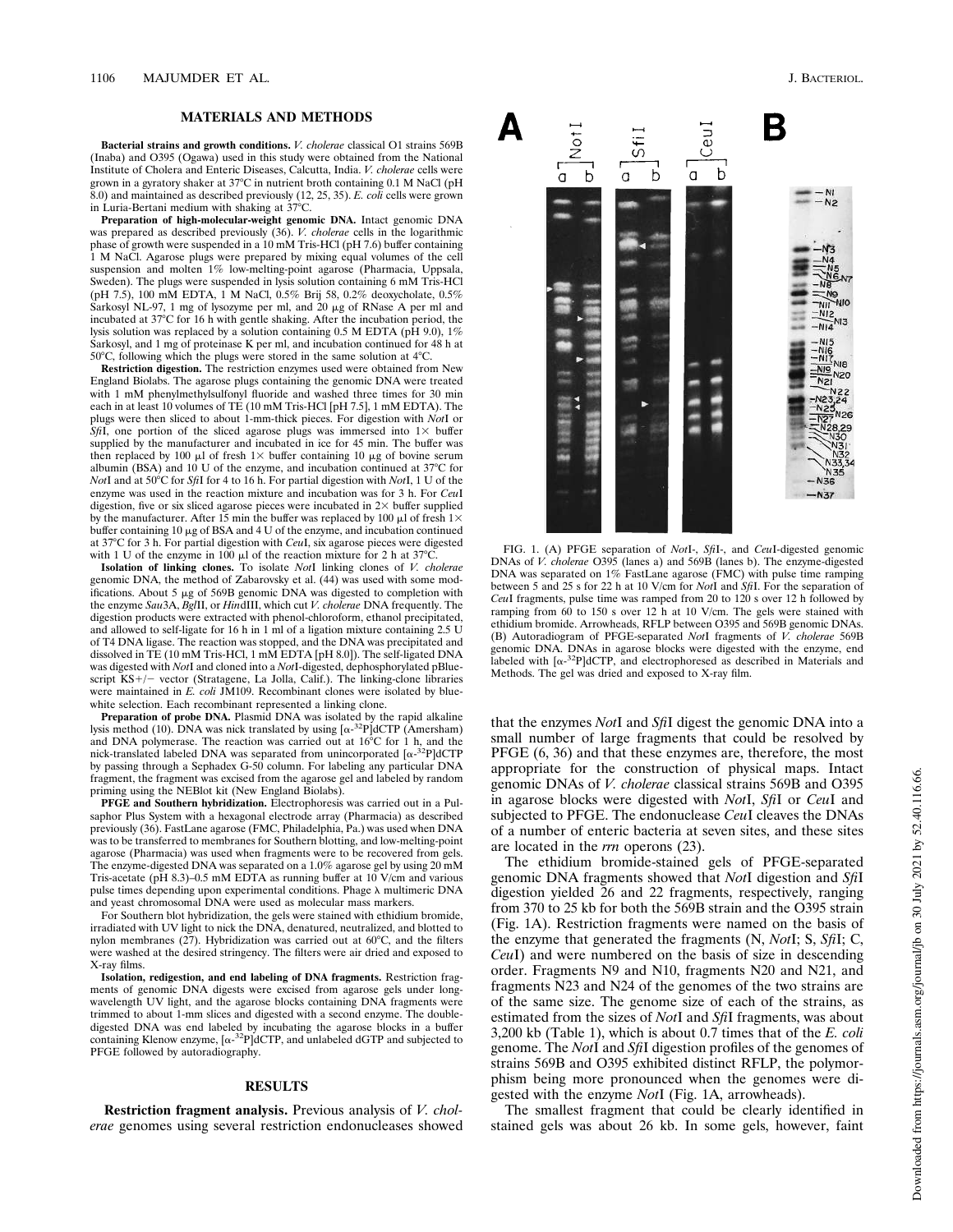TABLE 1. Sizes of restriction fragments generated by cleavage of *V. cholerae* 569B and O395 chromosomes

| Fragment                | NotI             |                  | SfiI            |                 | CeuI        |
|-------------------------|------------------|------------------|-----------------|-----------------|-------------|
|                         | 569B<br>(3, 177) | O395<br>(3, 176) | 569B<br>(3,077) | O395<br>(3,092) | $(3,290)^b$ |
| $\mathbf{1}$            | 364              | 364              | 370             | 364             | 1,420       |
| $\overline{c}$          | 324              | 324              | 296             | 296             | 900         |
| $\overline{\mathbf{3}}$ | 210              | 210              | 280             | 280             | 325         |
| $\overline{\mathbf{4}}$ | 189              | 205              | 246             | 246             | 275         |
| 5                       | 180              | 189              | 210             | 210             | 180         |
| 6                       | 175              | 180              | 190             | 190             | 120         |
| $\overline{7}$          | 166              | 175              | 183             | 183             |             |
| 8                       | 150              | 150              | 175             | 175             |             |
| 9                       | 134              | 134              | 150             | 150             |             |
| 10                      | 134              | 134              | 140             | 140             |             |
| 11                      | 124              | 112              | 128             | 128             |             |
| 12                      | 112              | 106              | 109             | 109             |             |
| 13                      | 106              | 95               | 86              | 107             |             |
| 14                      | 96               | 85               | 83              | 83              |             |
| 15                      | 80               | 80               | 77              | $77 \,$         |             |
| 16                      | 74               | 74               | 73              | 73              |             |
| 17                      | 66               | 66               | 66              | 66              |             |
| 18                      | 62               | 62               | 58              | 58              |             |
| 19                      | 55               | 55               | 47              | 47              |             |
| 20                      | 49               | 49               | 44              | 44              |             |
| 21                      | 49               | 49               | 36              | 36              |             |
| 22                      | 42               | 42               | 30              | 30              |             |
| 23                      | 33               | 33               |                 |                 |             |
| 24                      | 33               | 33               |                 |                 |             |
| 25                      | 29               | 29               |                 |                 |             |
| 26                      | 26               | 26               |                 |                 |             |
| 27                      | 15               | 15               |                 |                 |             |
| 28<br>29                | 14<br>14         | 14<br>14         |                 |                 |             |
| 30                      |                  |                  |                 |                 |             |
| 31                      | 13<br>12         | 13<br>12         |                 |                 |             |
| 32                      | 11               | 11               |                 |                 |             |
| 33                      | 10               |                  |                 |                 |             |
| 34                      | 10               | 10<br>10         |                 |                 |             |
| 35                      | $\overline{7}$   | 7                |                 |                 |             |
| 36                      |                  | 5                |                 |                 |             |
| 37                      | $\frac{5}{4}$    | $\overline{4}$   |                 |                 |             |
|                         |                  |                  |                 |                 |             |

*<sup>a</sup>* Totals are indicated in parentheses.

*<sup>b</sup>* For both 569B and O395.

bands below 26 kb were frequently observed, suggesting that there might be more smaller fragments than were visible in stained gels. Identification of these smaller fragments was essential for linking the restriction fragments to construct the physical map. To identify the smaller fragments, the restriction fragments were end labeled in agarose inserts before PFGE and the autoradiograms were examined instead of stained gels. In addition to those identified in stained gels, 11 fragments of sizes ranging from 15 to 4 kb were detected for the *Not*I fragments of the *V. cholerae* 569B genome in this way (Fig. 1B).

*Ceu***I cleavage map of the** *V. cholerae* **569B and O395 genomes.** *Ceu*I digestion of *V. cholerae* 569B and O395 produced seven fragments ranging from 1,420 to 70 kb (Fig. 1A; Table 1). At a low concentration of the enzyme *Ceu*I, partial digestion resulted in extra bands. Ten partial fragments of the *Ceu*Idigested 569B genome (Table 2) and seven partial fragments of the O395 genome (data not shown) were analyzed to assemble the *Ceu*I physical maps (see Fig. 5). *Ceu*I partial digestion fragment 1 of the 569B genome is equivalent to the sum of the complete digestion fragments C6 and C7 or C5 and C7.

Partial fragment 4 was the sum of fragments C3 and C7. Partial fragment 7 provides the linkage C3-C7-C5. Partial fragment 2, which is the sum of the fragments C5 and C6, along with the partial fragments 3 and 6 confirmed the linkage -C3-C7-C5- C6-. Partial fragment 9 showed that fragments C1 and C3 are adjacent to each other, and fragment 5 yielded the linkages between C4, C6, and C5. Partial fragments 7 and 8 established the linkages between the fragments C2, C4, C6, and C5. Partial fragment 10 can arise only from the combination of fragments C1 and C2. The linkage between the *Ceu*I fragments of the genome of strain 569B is thus -C1-C3-C7-C5-C6-C4-C2-C1-, and the genome is circular (see Fig. 5). From a similar analysis of the seven partial fragments of the *Ceu*I-digested O395 genome (data not shown), the *Ceu*I map was constructed. The *Ceu*I maps of the two classical strains are identical.

*Not***I cleavage map of the** *V. cholerae* **569B genome.** Three approaches were combined to link 37 *Not*I fragments of the *V. cholerae* 569B genome (see Fig. 5). These included (i) isolation of linking clones, (ii) analysis of partial digestion products, and (iii) identification of *Not*I fragments in *Ceu*I and *Sfi*I fragments using the method of fragment excision, redigestion, and end labeling.

To isolate linking clones, the genomic DNA of *V. cholerae* 569B was digested completely with the enzyme *Sau*3A, *Bgl*II, or *Hin*dIII, and the DNA fragments were diluted and allowed to self-ligate as described in Materials and Methods. Among the resulting circular molecules, those containing *Not*I sites were linearized following *Not*I digestion. The linear DNA fragments were cloned at the *Not*I site of the vector pBluescript  $KS+/-$ . Each recombinant plasmid represents a linking clone. The three linking-clone libraries generated by digesting genomic DNA with *Sau*3A, *Bgl*II, and *Hin*dIII will be referred to as NLS, NLB, and NLH libraries, respectively. These libraries were screened to identify clones that linked separate *Not*I fragments (Table 3) and were used as probes in hybridization experiments with PFGE-separated chromosomal restriction fragments produced by the enzyme *Not*I to determine the linkages between the different fragments.

One of the major problems encountered in aligning fragments by using linking clones was in the identification of fragments based on size determination using standard molecular weight markers. This often led to erroneous conclusions, particularly for closely migrating fragments. To overcome this difficulty and to unequivocally identify fragments, instead of molecular weight markers the end-labeled fragments of the complete *Not*I digest of the *V. cholerae* 569B genome (Fig. 1B)

TABLE 2. Partial digestion products of the 569B genome generated by the enzyme *Ceu*I

| Partial<br>fragment<br>(kb) | Possible composition <sup><i>a</i></sup> (kb) |
|-----------------------------|-----------------------------------------------|
|                             |                                               |
|                             |                                               |
|                             |                                               |
|                             |                                               |
|                             |                                               |
|                             | and C7 (575)                                  |
|                             |                                               |
|                             |                                               |
|                             | or C2, C4, and C5 (1,355)                     |
|                             |                                               |
|                             | 9 (1,835)C1 and C3 (1,745)                    |
|                             | 10 (2,450)C1 and C2 (2,320)                   |
|                             |                                               |

*<sup>a</sup> Ceu*I fragments.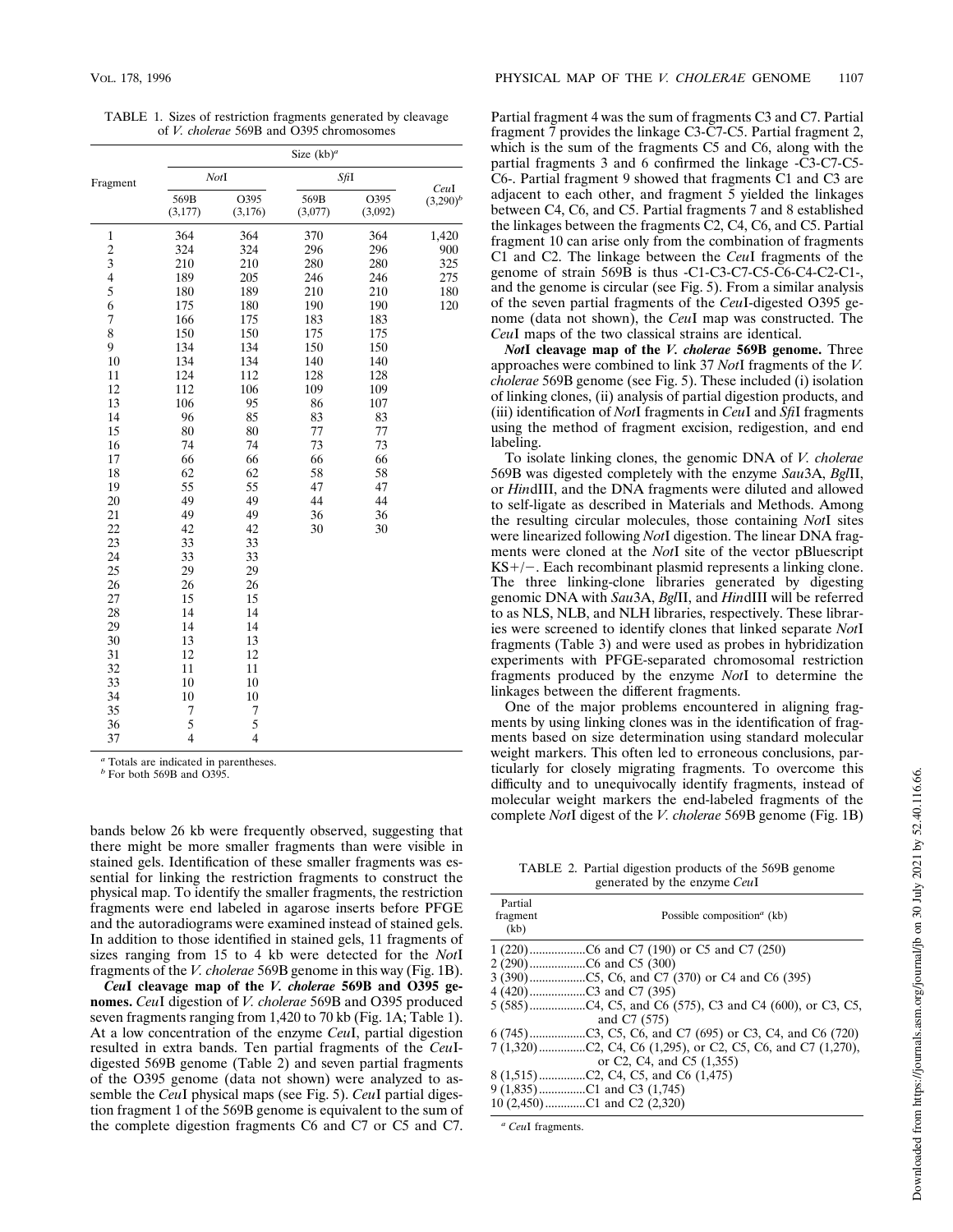TABLE 3. Determination of the linkages between *Not*I fragments of the genome of *V. cholerae* 569B by hybridization with linking clones

| Linking $clone(s)$ | Linkage                         |
|--------------------|---------------------------------|
|                    | N9-N16                          |
|                    | $N8-N4$                         |
|                    |                                 |
|                    |                                 |
|                    |                                 |
|                    |                                 |
|                    | N8-N21                          |
|                    | $N1-N22$                        |
|                    |                                 |
|                    | N5-N27                          |
| NIS <sub>4</sub>   | N <sub>6</sub> -N <sub>26</sub> |
|                    |                                 |
|                    | N <sub>6</sub> -N <sub>22</sub> |
|                    |                                 |
|                    |                                 |
|                    | N9-N25                          |
|                    |                                 |
|                    |                                 |
|                    | $N5-N27$                        |
|                    | N <sub>2</sub> -N <sub>35</sub> |
| <b>NLH 48</b>      |                                 |
|                    |                                 |
|                    |                                 |
|                    |                                 |
|                    |                                 |
|                    |                                 |
|                    |                                 |

were loaded in the same gel next to each lane of the *Not*Idigested genome that was to be probed with linking clones. This procedure allowed identification of fragments directly from the autoradiograms. Some examples of such hybridization experiments using linking clones as probes are shown in Fig. 2. The results presented in Fig. 2 clearly demonstrated that fragments N8 and N21, N6 and N26, N4 and N8, N20 and N28, N11 and N25, and N1 and N22 are linked. Similarly, the other linking clones provided other linkages, and more than 70% of the *Not*I map of the 569B genome was derived from the analysis of linking clones alone.

To determine the linkages between fragments for which linking clones were not obtained from the library search so far, individual PFGE-separated *Sfi*I or *Ceu*I fragments were excised from gels and digested completely with *Not*I and the fragments were end labeled and separated by PFGE. This allowed identification of fragments that are included in a particular *Sfi*I or *Ceu*I fragment. Alternatively, gel-excised *Sfi*I or *Ceu*I fragments were used as probes in Southern blot hybridization of the *Not*I-digested  $\vec{V}$ . *cholerae* 569B genome. These approaches allowed the clubbing of *Not*I fragments that are linked (Table 4). For example, in the Southern blot hybridization experiment, the 370-kb fragment S1 hybridized with the *Not*I fragments N3, N11, N25, N17, N19, and N33 (Fig. 3A). When fragment S1 was digested with the enzyme *Not*I and end labeled, four fragments which comigrated with the *Not*I fragments N3, N11, N25, and N33 were produced (Fig. 3B). Thus, fragments N3, N11, N17, N19, N25, and N33 are possibly linked to each other, and in the linkage the fragments N17 and N19 might be at the two ends. The N11-N25 linkage was confirmed from linking clones (NLH 20; Table 3), and the linkage between N3 and N11 was determined from the analysis of partial fragments (Fig. 3C). Thus, the linkage N25-N11-N3 was established. The linking clones NLH 9 and NLH 117 (Table 3) showed that N25 is linked to N9. Therefore, N33

TABLE 4. Identification of *Not*I-digested genomic DNA fragments in isolated *Sfi*I and *Ceu*I restriction fragments

| Fragment | <i>NotI</i> fragment(s)                |  |  |  |
|----------|----------------------------------------|--|--|--|
|          |                                        |  |  |  |
|          | N26, N27, N36 <sup>a</sup>             |  |  |  |
| $C2$     | N2, N4, N8, N19, N21, N35 <sup>a</sup> |  |  |  |
|          |                                        |  |  |  |
|          |                                        |  |  |  |
|          | $N3^b$                                 |  |  |  |
|          |                                        |  |  |  |
|          |                                        |  |  |  |
|          |                                        |  |  |  |
|          |                                        |  |  |  |
|          |                                        |  |  |  |
|          |                                        |  |  |  |
|          |                                        |  |  |  |
|          |                                        |  |  |  |

*a* Identified by end labeling.

*b* Identified by hybridization. *c* Identified by both end labeling and hybridization.

must be linked to N3 with N17 at the end. Hence, fragment S1 contained the *Not*I fragments linked as N25-N11-N3-N33-N17. In this particular case, in the Southern blot experiment (Fig. 3A) fragment N19 also hybridized strongly. However, neither N19-N25 nor N17-N19 linkages were obtained by any of the approaches adopted to construct the map. On the other hand, from the analysis of the linking clones it has been established that N19 is linked to N27 (Table 3, NLB 53 and NLH 48) and N21 (Table 3, NLB 33). Besides N19, several other weak signals were also observed (Fig. 3A). This was found to be true in Southern blot hybridization experiments when a number of *Sfi*I and *Ceu*I fragments were used as probes. In such cases the sum of the sizes of *Not*I fragments hybridized was much higher than the size of the restriction fragments used as probes. Some of the hybridization signals are presumably due to the presence of repetitive sequences in the 569B genome. This was confirmed when some linking clones were found to hybridize with more than two *Not*I fragments of the *V. cholerae* genome. One such *Not*I linking clone (NLH 115) carrying a 4.2-kb insert which hybridized with seven PFGE-separated *Not*I fragments of the



FIG. 2. Determination of linkages between *Not*I fragments of 569B genomic DNA using *Not*I linking clones as probes by Southern hybridization. Nick-translated linking clones NLB 42, NLS 4, NLB 5, NLH 102, NLH 20, and NLB 51 were hybridized with PFGE-separated *Not*I fragments of the 569B genome. *Not*I-digested end-labeled genomic DNA was used as markers (M) for identification of linked fragments. The *Not*I fragments that are linked to each other are marked.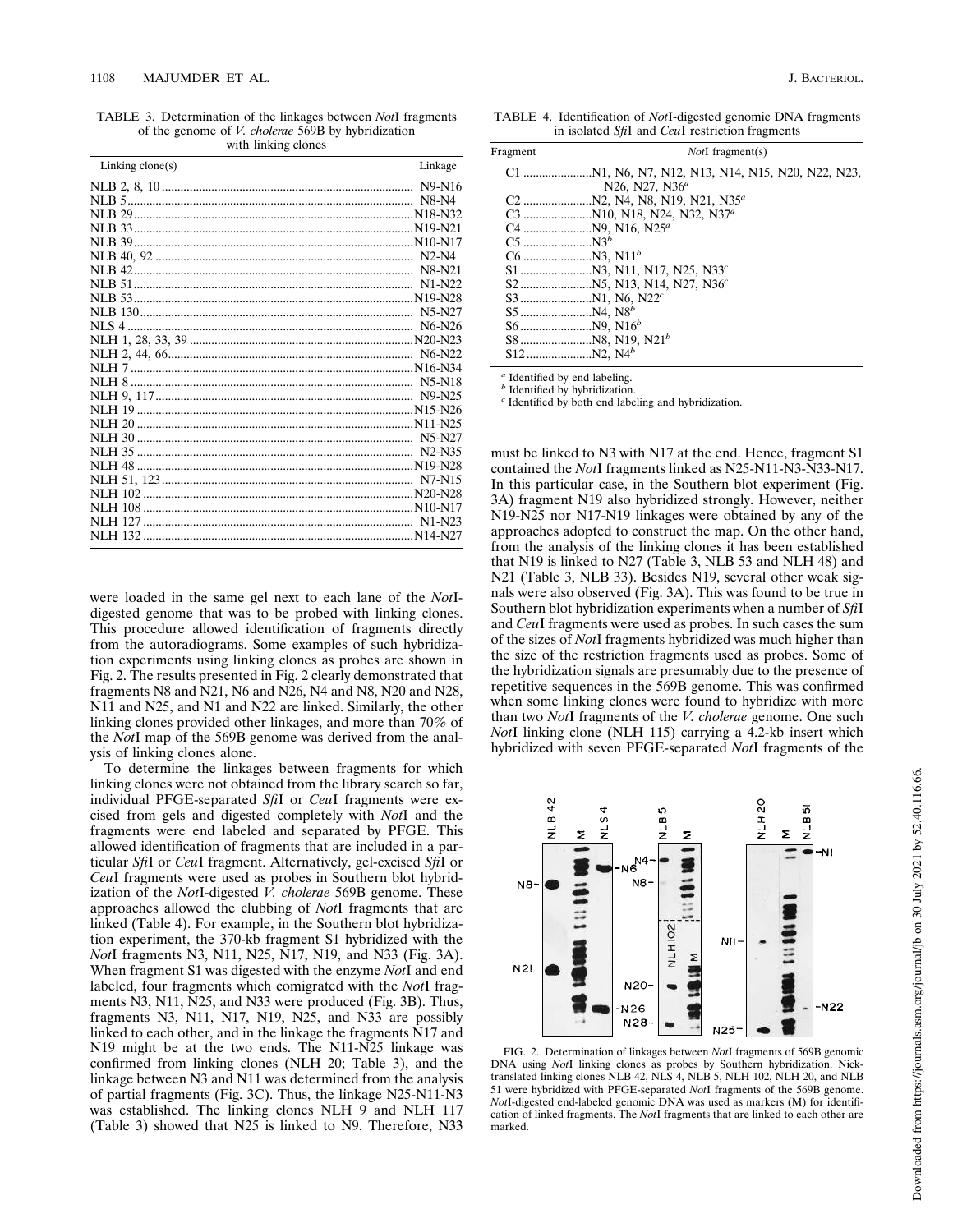

FIG. 3. (A and B) Identification of *Not*I fragments of the *V. cholerae* 569B genome in isolated *Sfi*I fragments. (A) Radiolabeled fragment S1 was used as probe in Southern hybridization with the *Not*I-digested *V. cholerae* 569B genome (lane a). *Not*I-digested, end-labeled 569B genomic DNA (lane b) was used as marker for identification of linked fragments. (B) Fragment S1 was completely digested with the enzyme *Not*I, end labeled, and separated by PFGE (lane b). *Not*I-digested, end-labeled 569B genomic DNA was used as marker (lane a). (C) PFGE analysis of *Not*I partial digestion products. A *Not*I partial digestion fragment was excised from the gel, radiolabeled, and used as probe in Southern hybridization with 569B genomic DNA digested completely with *Not*I. The *Not*I fragments present in the partial digestion products are marked (lane b). Lane a, *Not*I-digested end-labeled 569B genomic DNA. (D) Repetitive DNA sequence in *V. cholerae* O395 (lane a) and 569B (lane b). Southern hybridization of nick-translated linking clone NLH 115 with *Not*I-digested genomic DNA.

569B genome and five *Not*I fragments of the O395 genome was identified (Fig. 3D). Identification of the repetitive DNA sequence in the 4.2-kb insert in clone NLH 115 is in progress.

**Mapping of similar-sized fragments.** To determine the positions of *Not*I fragments N9 and N10 which appeared as a doublet, on the map, genomic DNA was digested with *Not*I and *Sfi*I and double-digestion products were separated by PFGE. The digestion profile (Fig. 4a) revealed that one of the two fragments N9 and N10 has an *Sfi*I site(s) and the other does not. Linking clones NLB 2, NLH 117, and NLH 108 (Table 3) showed that the doublet N9-N10 has linkages with fragments N16, N17, and N25. When these linking clones were used as probes in Southern blot hybridization of the *Not*I- or *Not*I-*Sfi*I-double-digested 569B genome, clone NLB 2 hybridized with the fragment in which there is no *Sfi*I site (which will hereafter be referred to as N9) and N16 in both *Not*I- and *Not*I-*Sfi*I-double-digested DNAs (Fig. 4b, lanes 1 and 2). Clone NLH 117 also hybridized with fragment N9 in both *Not*I- and *Not*I-*Sfi*I-double-digested DNAs, with fragment N25 in *Not*Idigested DNA, and with a different fragment, X, in the double digest (Fig. 4b, lanes 3 and 4) which appeared following digestion of N25 with *Sfi*I. Thus, fragments N16 and N25 are linked to N9, and the linkage is -N25-N9-N16-. Clone NLH 108, on the other hand, hybridized with the N9-N10 doublet and N17 in *Not*I-digested DNA and with N17 and a different fragment following double digestion (data not shown). Hence, fragment N17 is linked to N10, which has an *Sfi*I site in it.

*Not*I fragments N20 and N21, which are also of similar size, were resolved by digesting excised *Ceu*I fragments with *Not*I to completion. The fragments were end labeled and separated by PFGE. One of the fragments in the N20-N21 doublet is located in fragment C1 (which will be referred to as N20), and the other one is located in fragment C2 (which will be referred to as N21). This was confirmed by Southern blot hybridization of the *Ceu*I-digested 569B genome using the linking clones NLH 39 and NLB 33 (Table 3) as probes. Clone NLB 33 hybridized to fragment C2, and clone NLH 39 hybridized to fragment C1 (data not shown). The other similar-sized fragments, N23 and N24, could not be resolved in the present study and can exchange their positions on the physical map.

**Positioning of** *V. cholerae* **genes on the physical map.** Twenty cloned genes (Table 5) and seven *rrn* operons have been positioned on the physical map of the *V. cholerae* 569B genome (Fig. 5) by hybridization using homologous and heterologous probes. The gene probes used comprised DNA repair genes, heat shock protein genes, cholera toxin, and some other virulence determinant genes. The *Ceu*I sites in the *V. cholerae* genome were taken as the positions of the *rrn* operons in analogy with those reported for several other enteric pathogens and gram-negative bacteria (23). The genes have been positioned on the physical map on fragments they hybridized with, and the positioning does not represent the exact locations of the genes on the fragment. Genes hybridizing with the same fragment have been positioned on the fragment arbitrarily, and the positioning does not reflect the true order of the genes in the chromosome. The *ctx* gene of *V. cholerae* mapped at two loci about 1,000 kb apart on the physical map. This confirms that the two copies of the Ctx genetic element are widely separated in the classical biotypes of *V. cholerae* (28). Virulence determinant genes *toxR* (43), *tcp* operon (42), and the Ctx genetic elements (32) comprising *zot*, *cep*, *ace*, and *ctxAB* genes are widely separated on the physical map. From the limited number of genes positioned on the physical map, it



FIG. 4. (a) PFGE separation of *V. cholerae* 569B genomic DNA digested with *Not*I, *Sfi*I and *Not*I, or *Sfi*I. Electrophoresis was performed as described in the legend to Fig. 1A. (b) Determination of *Not*I fragments linked to N9 and N10 by Southern hybridization of *Not*I and *Sfi*I double-digested 569B genomic DNA using nick-translated linking clones NLB 2 (lanes 1 and 2) and NLH 117 (lanes 3 and 4) as probes. Lanes 1 and 3, *Not*I-digested 569B genomic DNA; lanes 2 and 4, *Not*I- and *Sfi*I-digested 569B genomic DNA. X, fragment derived from N25 following double digestion.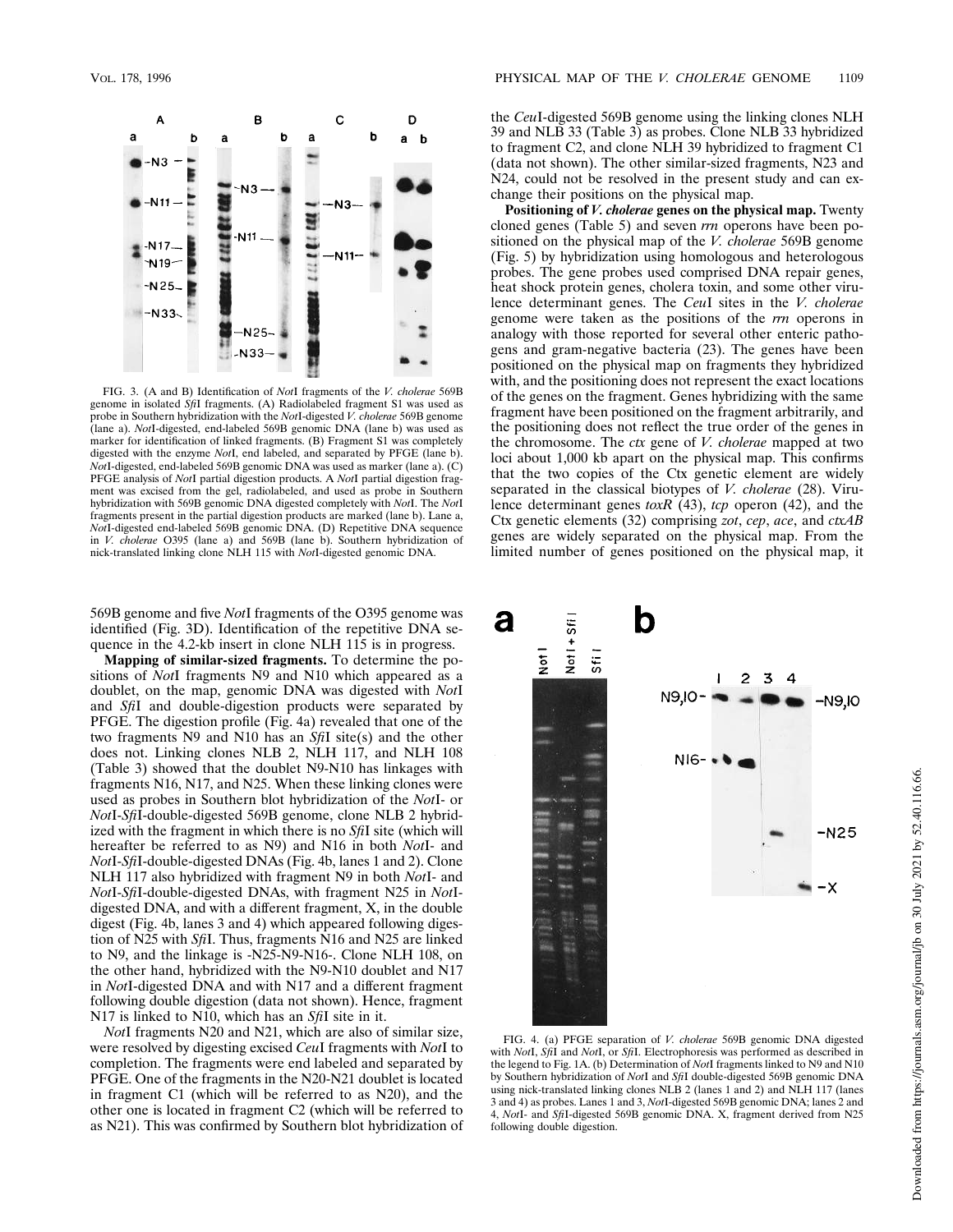| Probe                 |                                     |             | Fragment hybridized              |                |           |
|-----------------------|-------------------------------------|-------------|----------------------------------|----------------|-----------|
|                       | Gene                                | Source      | NotI                             | CeuI           | Reference |
| pCVD15                | $\textit{ctx}$ (cholera toxin)      | V. cholerae | N <sub>4</sub> , N <sub>15</sub> | C1, C2         | 19        |
| pJT470                | <i>mutS</i> (DNA mismatch repair)   | V. cholerae | N <sub>15</sub>                  | C1             |           |
| <b>PJT250</b>         | <i>mutL</i> (DNA mismatch repair)   | V. cholerae | N11                              | C <sub>6</sub> |           |
| pJA360                | $mutU$ (DNA mismatch repair)        | V. cholerae | N13                              | C1             |           |
| pRB101                | <i>dam</i> (adenine methylase)      | V. cholerae | N <sub>9</sub>                   | C <sub>4</sub> |           |
| pDCM1                 | <i>vsr</i> (short-patch DNA repair) | E. coli     | N7                               | C1             |           |
| pSB180                | sulA (cell division inhibitor)      | V. cholerae | N <sub>21</sub>                  | C1             | 11        |
| pSB180                | cdp (concatemer destabilizer)       | V. cholerae | N <sub>21</sub>                  | C1             | 11        |
| pKV7                  | rpoH (gene for $\sigma^{32}$ )      | E. coli     | N11                              | C <sub>6</sub> | 45        |
| $p$ OF12              | <i>groEL</i> (gene for Hsp60)       | E. coli     | N9                               | C4             | 16        |
| pKP31                 | $dnaK$ (gene for Hsp70)             | E. coli     | N <sub>22</sub>                  | C1             |           |
| pKY3                  | $secY$ (protein translocation)      | E. coli     | N <sub>9</sub>                   | C4             | 37        |
| Oligomer <sup>a</sup> | $toxR$ (virulence gene activator)   | V. cholerae | N <sub>16</sub>                  | C4             | 43        |
| PCR probe $\Phi$      | tcp (toxin-coregulated pilus)       | V. cholerae | N <sub>14</sub>                  | C1             | 20a       |

TABLE 5. Probes used for localizing genes on the physical map of the genome of *V. cholerae* 569B

a 5'-CGGGATCCTACTCACACACTTTGATGGC-3'.

*b V. cholerae* classical specific primer sequences 5'-CACGATAAGAAAACCGGTCAAGAG-3' and 5'-ACCAAATGCAACGCCGAATGGAGC-3'. The amplicon size was 618 bp.

appears that there are regions on the *V. cholerae* genome with high gene density. Of the 27 genes positioned, 11 are clustered within a 500-kb (N16-N9-N25-N11-N3; Fig. 5) region.

### **DISCUSSION**

A physical map of the *V. cholerae* 569B genome has been constructed by using PFGE and hybridization techniques, and 26 homologous and heterologous genes and operons were assigned to the physical map. To our knowledge, this is the first combined physical and genetic map of the genome of *V. cholerae*, an organism for which a genetic map is not available. The genomes of strains 569B and O395 are circular, and the size has been estimated to be 3,200 kb, which is about 70% of the



FIG. 5. Physical and genetic mapping of the *V. cholerae* 569B genome using the enzymes *Not*I, *Ceu*I, and *Sfi*I. The *Sfi*I map is not complete. Restriction fragments are numbered on the basis of size (Table 1). \*, tentative assignment. The genetic markers are described in Table 5. The position of the genetic marker in a particular fragment is arbitrary, and the positions of the markers in a single fragment do not reflect their true order in the chromosome. *Ceu*I sites were taken as the positions of the *rrn* operons. The innermost circle represents the scale in megabases.

size of the *E. coli* (40) and *Salmonella typhimurium* (24) genomes. The genome sizes of a majority of human pathogens range between 1.6 and 2.6 Mb (21). These organisms are metabolically less active than *E. coli*. The genome size of classical *V. cholerae* is close to that of *Yersinia pestis* (3.5 Mb) (26), and these organisms can be grown in defined media similarly to *E. coli*. The genome size of the biotype El Tor of *V. cholerae* is about 2.5 Mb (36), and these cells are also metabolically active. Thus, the genes controlling the vital metabolic functions are present in *V. cholerae* cells in spite of their genomes being significantly smaller than that of *E. coli.*

A total of 59 restriction sites were mapped by using three restriction endonucleases and by combining results obtained from three different experimental approaches. Linking clones were used to determine the proximity of neighboring PFGE fragments. The linking-clone data were combined with the second method, fragment hybridization, which was used to determine overlapping fragments. *Ceu*I- and *Sfi*I-generated fragments were either hybridized to *Not*I-digested DNA filters or digested completely with *Not*I and end labeled (Table 4). The third method used was analysis of partially digested DNA fragments. The *Ceu*I digestion fragments of the genomes of strains 569B and O395 were assembled from the analysis of partial digestion fragments alone. The *Ceu*I maps of strains 569B and O395 are identical. The *Not*I and *Sfi*I digestion patterns of the genomes of these two strains, however, showed distinct RFLP (Fig. 1A). The enzyme *Ceu*I has seven sites in the genomes of 569B and O395, as reported for *E. coli*, *S. typhimurium*, and several other gram-negative bacteria (23). This enzyme cleaves DNA at no sites other than the *rrn* operons. Thus, it appears that *V. cholerae* also has seven rrn operons. This supports the hypothesis that the locations and number of *rrn* operons in gram-negative bacteria are conserved. *V. cholerae* genes *dam*, *rpoH*, *mutL*, and *groEL* are located close to *rrn* operons as in *E. coli* (2), suggesting that the organization of genes in the neighborhood of *rrn* loci might be maintained in different gram-negative organisms.

Linking clones have been used so far to construct physical maps of *Rhodobacter sphaeroides* (41), a *Synehococcus* sp. (13), and *Neisseria gonorrhoeae* (14). The modified method of constructing linking-clone libraries described in the present report is perhaps the simplest among the existing methods and also allows isolation of a large number of linking clones from a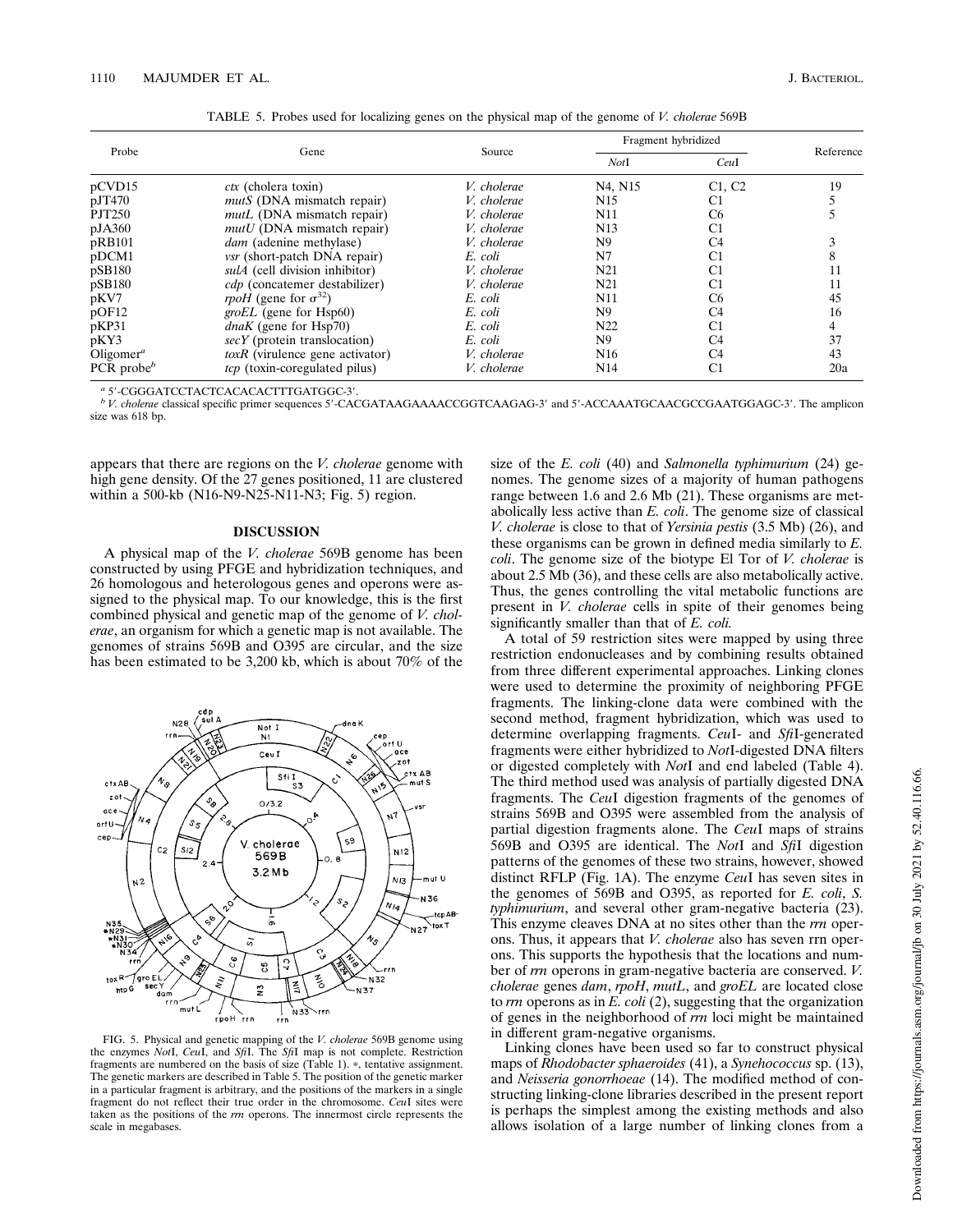single experiment. This method is a modification of the approach used to generate a human chromosome 3-specific *Not*I linking-clone library (44). More than 70% of the *Not*I fragments of the *V. cholerae* 569B genome were linked by using linking clones alone. The linking-clone libraries generated during the present study can be used to examine the chromosomal organization of the biotype El Tor and the current epidemic strain *V. cholerae* O139 Bengal, the genome sizes of which are 500 to 600 kb smaller than those of classical strains (6, 36). It appears that the 500- to 600-kb genomic DNA missing in the El Tor biotype is not essential for maintaining the pathogenic and epidemic potentials of this organism, since the strains belonging to the El Tor biotype are as virulent as the classical ones. The linking-clone libraries will be useful for identifying the DNA that is present in the chromosomes of classical strains but absent in the El Tor and O139 strains and in searching for new genes in *V. cholerae*.

Strain 569B is considered unusual from the point of view of regulation of virulence determinants, since this strain is independent of ToxR and ToxS for the expression of the ToxR regulon unlike other toxinogenic *V. cholerae* strains, such as strain O395, in which ToxR controls the virulence regulon (15). It is also assumed that this strain undergoes rapid genetic variation under laboratory conditions. However, in the course of our studies on the construction of the physical map of this strain during the last several years we have never detected any RFLP in the *Not*I or *Sfi*I restriction fragments of the genome of strain 569B.

A number of homologous and heterologous genes have been positioned on the physical map of the *V. cholerae* genome, and with the addition of more genes the utility of the map will be expanded and its resolution will improve. This will lead to more insights into chromosome organization, the mechanisms of gene regulation, and the molecular basis of pathogenicity of this important human enteric pathogen.

### **ACKNOWLEDGMENTS**

RM and SS have contributed equally to this study.

We thank A. C. Ghosh, Department of Microbiology, Bose Institute, Calcutta, India, for providing *toxR*. We are grateful to all members of the Biophysics Division for their kind cooperation and encouragement during the study.

R.M. is grateful to the Council of Scientific and Industrial Research, New Delhi, India, for a predoctoral fellowship. This work was supported by the Department of Biotechnology [grants BT/TF/15/03/91 and BT/MB/05/012/94] of the government of India.

#### **REFERENCES**

- 1. **Albert, M. J., A. K. Siddique, M. S. Islam, A. S. J. Faruque, M. Ansaruzzaman, S. M. Faruque, and R. B. Sack.** 1993. Large outbreak of clinical cholera due to *Vibrio cholerae* non-O1 in Bangladesh. Lancet **341:**704.
- 2. **Bachmann, B. J.** 1990. Linkage map of *Escherichia coli* K-12, edition 8. Microbiol. Rev. **54:**130–197.
- 3. **Bandyopadhyay, R., and J. Das.** 1994. DNA adenine methyl-transferase encoding gene (*dam*) of *Vibrio cholerae*. Gene **140:**67–71.
- 4. **Bardwell, J. C. A., and E. A. Craig.** 1984. Major heat shock gene of *Drosophila* and the *Escherichia coli* heat-inducible *dna*K gene are homologous. Proc. Natl. Acad. Sci. USA **81:**848–852.
- 5. **Bera, T. K., S. K. Ghosh, and J. Das.** 1989. Cloning and characterization of the *mut*L and *mut*S genes of *Vibrio cholerae*: nucleotide sequence of the *mut*L gene. Nucleic Acids Res. **17:**6241–6251.
- 6. **Bhadra, R. K., S. Roychoudhury, R. K. Banerjee, S. Kar, R. Majumdar, S. Sengupta, S. Chatterjee, G. Khetawat, and J. Das.** 1995. Cholera toxin (CTX) genetic element in *Vibrio cholerae* O139. Microbiology **141:**1977–1983.
- 7. **Bhadra, R. K., S. Roychoudhury, and J. Das.** 1994. *Vibrio cholerae* O139 El Tor biotype. Lancet **343:**728.
- 8. **Bhagwat, A. S., A. Sohail, and R. J. Roberts.** 1986. Cloning and characterization of the *dcm* locus of *Escherichia coli* K-12. J. Bacteriol. **166:**751–755.
- 9. **Bhaskaran, K., V. B. Sinha, and S. S. Iyer.** 1973. Chromosome mobilization in *Vibrio cholerae* (biotype El Tor) mediated by sex factor P. J. Gen. Microbiol. **78:**119–124.
- 10. **Birnboim, H. C., and J. Doly.** 1979. A rapid alkaline extraction procedure for screening recombinant plasmid DNA. Nucleic Acids Res. **7:**1513–1526.
- 11. **Biswas, S. K., R. Chowdhury, and J. Das.** 1992. A 14-kilodalton inner membrane protein of *Vibrio cholerae* biotype El Tor confers resistance to group IV choleraphage infection to classical vibrios. J. Bacteriol. **174:**6221– 6229.
- 12. **Chaudhuri, K., R. K. Bhadra, and J. Das.** 1992. Cell surface characteristics of environmental and clinical isolates of *Vibrio cholerae* non-O1. Appl. Environ. Microbiol. **58:**3567–3573.
- 13. **Chen, X., and W. R. Widger.** 1993. Physical genome map of the unicellular cyanobacterium *Synechococcus* sp. strain PCC 7002. J. Bacteriol. **175:**5106– 5116.
- 14. **Dempsey, J. A. F., W. Litaker, A. Madhure, T. L. Snodgrass, and J. G. Cannon.** 1991. Physical map of the chromosome of *Neisseria gonorrhoeae* FA1090 with locations of genetic markers including *opa* and *pil* genes. J. Bacteriol. **173:**5476–5486.
- 15. **DiRita, V. J.** 1992. Co-ordinate expression of virulence genes by ToxR in *Vibrio cholerae*. Mol. Microbiol. **6:**451–458.
- 16. **Fayet, O., T. Ziegelhoffer, and C. Georgopoulos.** 1989. The *groES* and *groEL* heat shock gene products of *Escherichia coli* are essential for bacterial growth at all temperatures. J. Bacteriol. **171:**1379–1385.
- 17. **Finkelstein, R. A.** 1973. Cholera. Crit. Rev. Microbiol. **2:**553–623.
- 18. **Heselkorn, R.** 1989. Excision of elements interrupting nitrogen fixation operons in cyanobacteria, p. 735–742. *In* D. E. Berg and M. M. Howe (ed.), Mobile DNA. American Society for Microbiology, Washington, D.C.
- 19. **Kaper, J. B., H. Lockman, M. M. Baldini, and M. M. Levine.** 1984. A recombinant live oral cholera vaccine. Bio/Technology **2:**345–349.
- 20. **Kaper, J. B., J. G. Morris, and M. M. Levine.** 1995. Cholera. Clin. Microbiol. Rev. **8:**48–86.
- 20a.**Keasler, S. P., and R. H. Hall.** 1993. Detecting and biotyping *Vibrio cholerae* O1 with multiplex polymerase chain reaction. Lancet **341:**1661.
- 21. **Krawiec, S., and M. Riley.** 1990. Organization of the bacterial genome. Microbiol. Rev. **54:**502–539.
- 22. **Kuempel, P. L., A. J. Plletier, and T. M. Hill.** 1990. *tus* and the terminators: inhibition of replication in *Escherichia coli*, p. 297–306. *In* K. Drlica and M. Riley (ed.), The bacterial chromosome. American Society for Microbiology, Washington, D.C.
- 23. **Liu, S.-L., A. Hessel, and K. E. Sanderson.** 1993. Genomic mapping with I-CeuI, an intron-encoded endonuclease specific for genes for ribosomal RNA in *Salmonella* spp., *Escherichia coli*, and other bacteria. Proc. Natl. Acad. Sci. USA **90:**6874–6878.
- 24. **Liu, S.-L., and K. E. Sanderson.** 1992. A physical map of the *Salmonella typhimurium* LT2 genome made by using *Xba*I analysis. J. Bacteriol. **174:** 1662–1672.
- 25. **Lohia, A., S. Majumdar, A. N. Chatterjee, and J. Das.** 1985. Effect of changes in the osmolarity of the growth medium on *Vibrio cholerae* cells. J. Bacteriol. **163:**1158–1166.
- 26. **Lucier, T. S., and R. R. Brubaker.** 1992. Determination of genome size, macrorestriction pattern polymorphism, and nonpigmentation-specific deletion in *Yersinia pestis* by pulsed-field gel electrophoresis. J. Bacteriol. **174:** 2078–2086.
- 27. **Maniatis, T., E. F. Fritsch, and J. Sambrook.** 1982. Molecular cloning: a laboratory manual. Cold Spring Harbor Laboratory, Cold Spring Harbor, N.Y.
- 28. **Mekalanos, J. J.** 1983. Duplication and amplification of toxin genes in *Vibrio cholerae*. Cell **35:**253–263.
- 29. **Morris, J. G.** 1990. Non-O group I *Vibrio cholerae*: a look at the epidemiology of an occasional pathogen. Epidemiol. Rev. **12:**179–191.
- 30. **Panda, D. K., U. Dasgupta, and J. Das.** 1991. Transformation in *Vibrio cholerae* by plasmid DNA. Gene **105:**107–111.
- 31. **Parker, C., D. Gauthier, A. Tate, K. Richardson, and W. R. Romig.** 1979. Expanded linkage map of *Vibrio cholerae*. Genetics **91:**191–214.
- 32. **Pearson, G. D. N., A. Woods, S. L. Chiang, and J. J. Mekalanos.** 1993. CTX genetic element encodes a site-specific recombination system and an intestinal colonization factor. Proc. Natl. Acad. Sci. USA **90:**3750–3754.
- 33. **Ramamurthy, T., S. Garg, R. Sharma, S. K. Bhattacharya, G. B. Nair, T. Shimada, T. Takeda, T. Karasawa, H. Kurazano, A. Pal, and Y. Takeda.** 1993. Emergence of novel strain of *Vibrio cholerae* with epidemic potential in southern and eastern India. Lancet **341:**703–704.
- 34. **Riley, M., and K. E. Sanderson.** 1990. Comparative genetics of *Escherichia coli* and *Salmonella typhimurium*, p. 85–95. *In* K. Drlica and M. Riley (ed.), The bacterial chromosome. American Society for Microbiology, Washington, D.C.
- 35. **Roy, N. K., G. Das, T. S. Balganesh, S. N. Dey, R. K. Ghosh, and J. Das.** 1982. Enterotoxin, DNA repair and alkaline phosphatase of *Vibrio cholerae* before and after animal passage. J. Gen. Microbiol. **128:**1927–1932.
- 36. **Roychoudhury, S., R. K. Bhadra, and J. Das.** 1994. Genome size and restriction fragment length polymorphism analysis of *Vibrio cholerae* strains belonging to different serovars and biotypes. FEMS Microbiol. Lett. **115:** 329–334.
- 37. **Shiba, K., K. Ito, T. Yura, and D. P. Cerretti.** 1984. A defined mutation in the protein export gene within the *spc* ribosomal protein operon of *Escherichia*